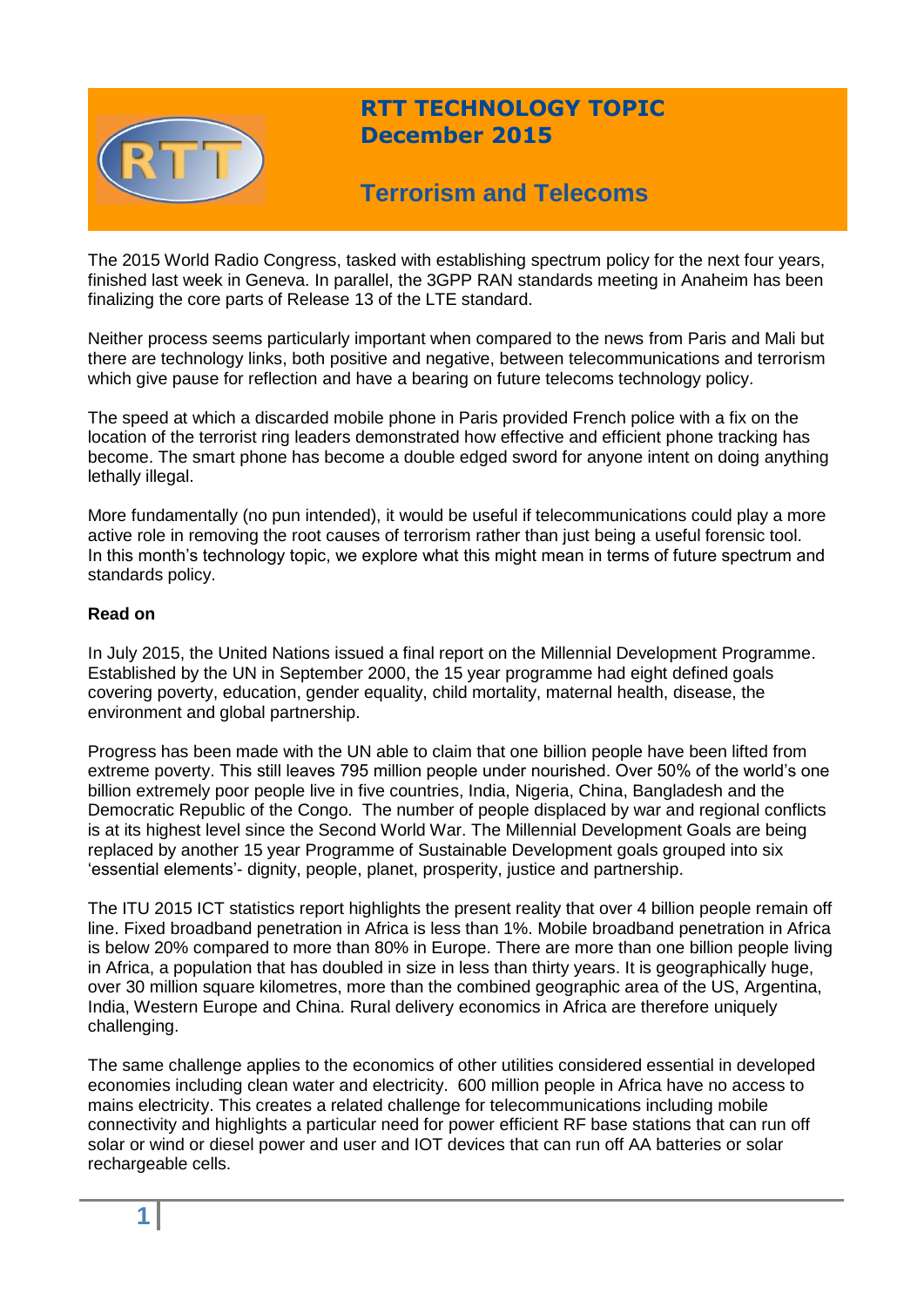It is not just a question of size but of population density, population distribution, wealth and wealth distribution. Australia is a large country of 7.6 million square miles with a relatively small (33 million) but rich (\$67,000 GDP per capita) population. Ethiopia, one of the economic success stories of Africa with growth rates of nearly 10% for the last ten years has an average GDP per capita of \$315 dollars. Ethiopia and many other African countries remain vulnerable to drought and crop failure and famine. Economic success in Africa has an underlying rural fragility.

Over 13% of the people in China, 47.5% in Sub Saharan Africa, 36% in South Asia, 14% in East Asia and the Pacific, 6.5% in Latin America and the Caribbean earn less than one dollar per day, a total of 1.3 billion people.

Fifty years ago, after four years as Prime Minister, Julius Nyerere was elected president of Tanzania with a political commitment to create an egalitarian socialist society based on cooperative agriculture. This involved collectivising farmlands, a mass literacy campaign and free and universal education with an emphasis on achieving economic self-reliance - grow and make what you can and trade the rest. The project was named *ujammaa*, the Swahili for family hood and was based on economic cooperation and racial and tribal harmony.

Africa is not a country but a continent and there are large cultural differences from country to country and region to region. Tanzania has 120 tribes making the country intrinsically diverse. Kenya has three tribes making stability harder to achieve.

At the end of Nyerere's presidency in 1985, Tanzania was still one of the world's poorest countries, with a per capita income of US\$250 and a third of the national budget reliant on foreign aid. Agriculture remained at subsistence level and industrial and transportation infrastructures were chronically underdeveloped. However the country had one of the highest literacy rates in Africa and was remarkably free of economic inequality and was, crucially and not coincidentally, politically stable. Tanzania compared to Kenya and many other African countries is a significantly peaceful place. The Central African Republic, just visited by the Pope, has had 55 years of political instability.

In terms of the original ambition, *ujammaa* in Tanzania failed but can be regarded as a good idea ahead of its time. In particular fifty years on, Africa has potential access to IOT connectivity technologies that could revolutionise agriculture and access to communication technologies that could provide efficient mechanisms for delivering literacy and numeracy. The success of M-PESA and related micro transaction economic initiatives is a step in the right direction towards a more universal economic and social and political transformation.

But you cannot sell \$500 dollar smart phones and \$50 dollar a month contracts to agricultural workers earning a dollar a day.

The problem is acknowledged in 5G standards wish lists that state an ambition to reduce device and delivery cost by 'orders of magnitude' but it is presently difficult to see how this could be achieved. The problem with the present spectrum and standards process is that it remains inherently focused on urbanised developed economies.

Low cost rural mobile broadband connectivity is part of the advocacy case for co-sharing UHF broadcasting spectrum. Some harmonisation progress has been made at WRC with the 700 MHz band but differences in band plans between the US, Asia and Europe and Africa will continue to frustrate global scale economy.

In Anaheim, Release 13 disputes over low cost low power budget IOT physical layer specification have been partially resolved by combining parts of two competing proposals. While pragmatic, the compromise specification will make it harder to deliver 3GPP IOT devices into cost sensitive and energy sensitive agrarian applications.